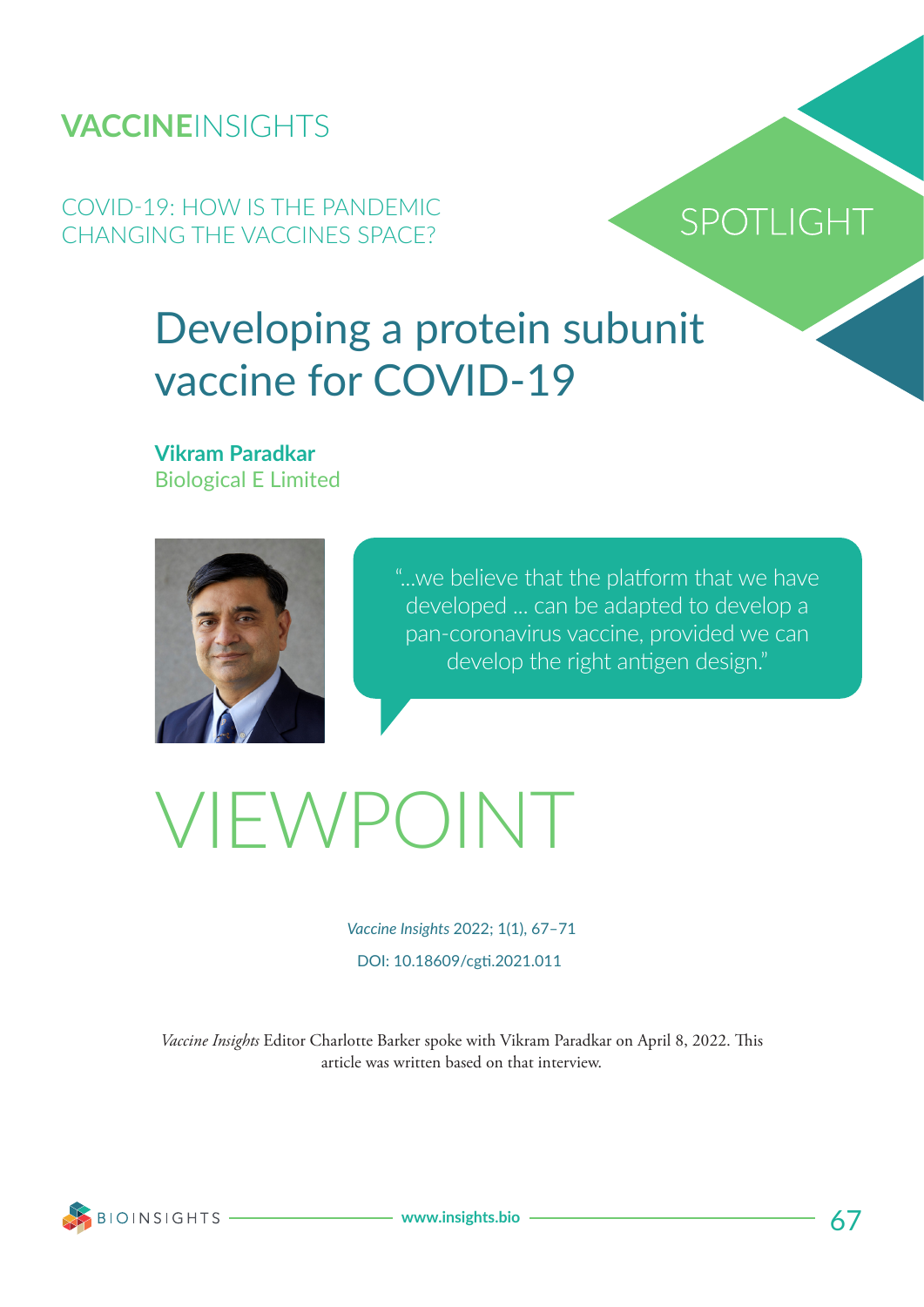#### **VACCINE** INSIGHTS

Supplied to the Indian government at \$2 per dose, the recombinant protein subunit vaccine Corbevax has been administered to 100 million people. This article will discuss the rationale behind the choice of platform, immunogen, and adjuvants.

Biological E is one of the first biologic companies established in India and has been developing and manufacturing vaccines for more than 50 years. Pre-pandemic the company delivered more than 500 million vaccine doses per year to over 100 countries, with major products including pentavalent vaccine, DTP, TT and Td vaccines, and measles–rubella vaccines. When the COVID-19 pandemic was declared in February 2020, it was immediately apparent that only vaccines would be able to overcome this pandemic, and Biological E decided early on to focus on developing a protein subunit-based vaccine – Corbevax.

The vaccine entered Phase  $1/2$  trials in November 2020 and Phase 2/3 trials in June 2021. India's National Regulatory Authority granted an emergency use authorization (EUA) for adults on 28 December 2021, with EUAs for 12–18-year-olds and 5–12-yearolds granted in February and April 2022, respectively.

While mRNA and adenovirus vector vaccines were the first to be approved and have played a key role, the more traditional technology of protein subunit vaccines has important advantages. The safety profile of protein subunit vaccines is excellent, and we have seen very few adverse events, with none of the cardiovascular or blood clotting adverse events seen with mRNA and adenoviral vaccines, respectively. In three Phase 2/3 clinical trials, more than 3,500 subjects ranging in age from 5 to 80 years have received Corbevax with no reported Grade 3 or Serious Adverse Events, or adverse event of special interest. Another issue with mRNA vaccines, in particular, is that while the initial antibody response is greater than other vaccines, it wanes after a few months, requiring repeated boosters. Follow-up of clinical trial subjects receiving Corbevax indicates that good levels of immunity are preserved for at least 6 months, and possibly longer – if confirmed in larger post-marketing studies, this could be an important advantage for protein subunit formulations. Finally – and perhaps most important on a global scale – protein subunit vaccines can be manufactured at a large scale with well-established technologies, making them affordable. Biological E is supplying this vaccine to the government of India at around \$2 a dose – the lowest price for a COVID-19 vaccine globally.

While protein subunit vaccines are well-established technology, every new vaccine presents challenges, and this project was no exception.

#### SELECTING THE IMMUNOGEN

One approach would be to use the entire spike protein as an antigen, but the SARS-CoV-2 spike protein is very large (1273 amino acids), meaning that the microbial systems the company currently uses for vaccine manufacturing would have been unable to produce the protein efficiently. We needed to find a smaller – but still immunogenic – fragment of the spike protein.

The Baylor College of Medicine and Texas Children's Hospital carried out work in 2010 on the SARS-CoV-1 virus receptor-binding domain (RBD), which binds to the ACE-2 receptor in human cells to mediate cell entry and were able to demonstrate in animal studies that it was a good vaccine candidate **[1]**. We established research collaborations with a number of academic labs investigating the RBD as a vaccine candidate and evaluated the nature of the protein and the recombinant microbial strains used to produce them, including conducting animal studies with several different RBD proteins **[2]**. Ultimately, BioE licensed the *Pichia Pastoris* strain producing the RBD of SARS-CoV-2 from Baylor College of Medicine and Texas Children's Hospital.

The RBD fragment is small and easy to handle, and we expected that this vaccine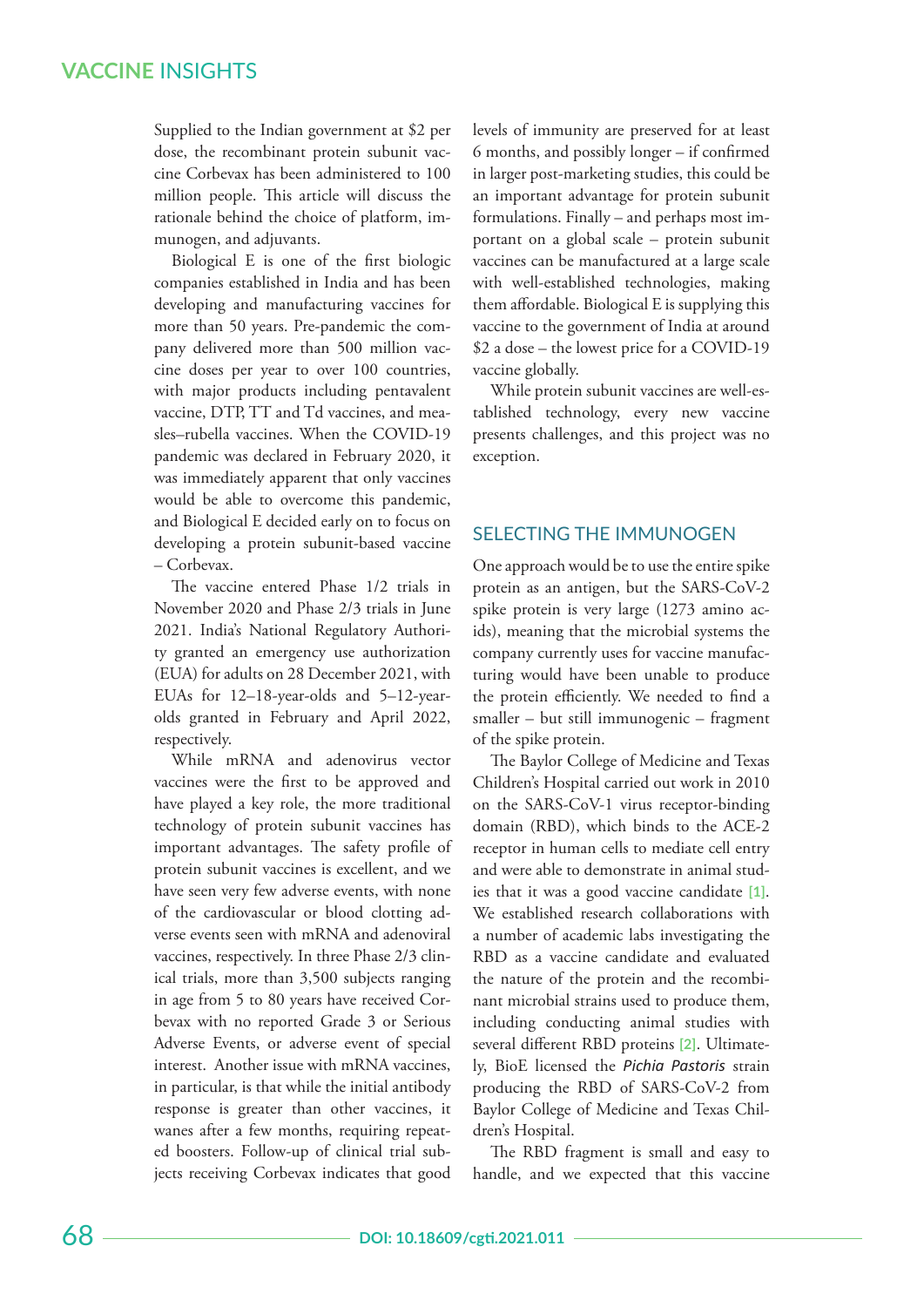would be easier to develop than a complex and heavily glycosylated spike protein in terms of consistent manufacturing. As it is a small fragment of the spike protein (around 20%), we were apprehensive about whether it would generate an immune response and demonstrate protection. However, our own animal studies confirmed the earlier studies from Baylor College of Medicine, and the Adjuvanted-RBD vaccine demonstrated good neutralization of the SARS-CoV-2 virus, giving us reasonable confidence that a vaccine derived from RBD would have enough immunologically relevant epitopes. That conclusion has been borne out in the clinic, with a good immune response offered by Corbevax as well as other RBD-based vaccines such as those developed by Findlay Institute in Cuba and Anhui-Zhifei of China **[3,4]**.

#### SELECTING ADJUVANTS

The selection of adjuvants is critical for protein subunit vaccines. The safety profile of the adjuvants, compatibility between antigen and adjuvants, and the reactogenicity of the resulting vaccine must all be carefully considered.

RBD as a protein is not immunogenic in itself so it must be adjuvanted for the immune system to recognize it. We evaluated various adjuvants including aluminum hydroxide (alum), one of the most common adjuvants in vaccines, squalene- and saponin-based adjuvants, and CpG 1018, an emerging oligonucleotide adjuvant used by Dynavax in their vaccine for hepatitis B. In mouse studies, each adjuvant alone was only moderately successful; however, when alum and CpG were tested in combination they gave a significant synergistic response and the desired Th1-skewed immune response to avoid antibody-mediated disease enhancement (a lingering concern for several types of vaccines). At least three other vaccines developed against COVID-19 in the same timeframe (from Clover, Medigen, and Valneva) have also chosen to adjuvant with alum and CpG, suggesting that this has been a universal finding.

#### MANUFACTURING & SCALE-UP

The key to scalability is consistency in the manufacturing process. It is difficult, expensive, and time-consuming to make changes at full scale. We manufacture the RBD protein antigen of Corbevax in a recombinant yeast expression system that our team has significant experience with, and which does not require complex infrastructure. This tried and trusted protein manufacturing process is the key reason we can supply large quantities of Corbevax so cost-efficiently.

Yeast expression systems inherently have good scalability and productivity, but the magnitude of the scale-up required for RBD antigen production was substantial. That led to some challenges from a logistics perspective to our current manufacturing facilities, such as the ability to supply a large quantity of oxygen to fermenters to support growth, handling of methanol required for fermentation, etc. However, with some retrofitting, these issues were quickly resolved, and we are now producing Corbevax at close to 100 million doses per month, using our existing facilities.

#### LOOKING AHEAD

With the data from our pediatric trials **[5]**, Corbevax received a EUA from India's National Regulatory Authority in April 2022 that covers vaccination from age 5 years and above, and with additional clinical trials, we hope to gain approval for younger children and infants. Currently, young children do not seem to be severely affected by COVID-19, but it is impossible to predict how new variants will affect vulnerable populations. Protein subunit vaccines are routinely administered as childhood vaccinations (e.g., hepatitis B) and are proven to be safe and effective in children and infants. We are also in the process of obtaining WHO-EUL and registering the vaccine in multiple countries. Corbevax is now approved in Botswana for ages 12 years and above and is under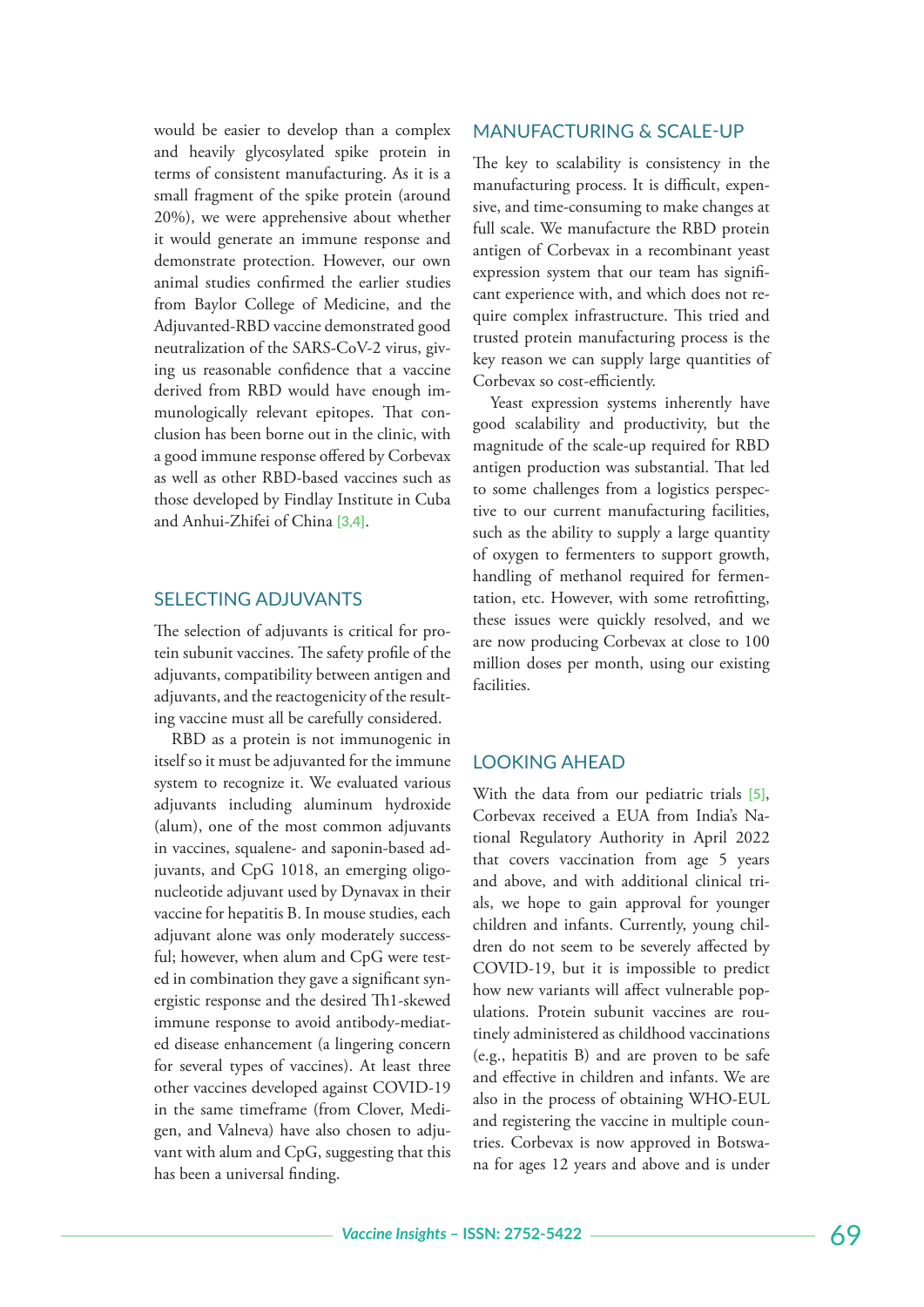#### **VACCINE** INSIGHTS

consideration for the 16 countries that form the Southern African Development Community. The Indian government initiated a vaccination campaign in children aged 12, 13 and 14 years with Corbevax on March 16, 2022 – to date, approximately 50 million doses of Corbevax have been administered and 15 million children have completed two-dose primary vaccination with minimal adverse events following immunization and no adverse events of special interest. This is one of the largest pediatric COVID-19 vaccination campaign worldwide.

Despite being such a small subunit protein, RBD is a vital part of the interaction of the virus with the ACE-2 receptor, and the antibodies generated appear to have significant cross-neutralizing potential for the variants already in circulation. However, there is a need to develop vaccines that can protect against variants that could emerge in the future. Future variants are not easy to predict. However, we believe that the platform that we have developed – a protein subunit plus alum and CpG adjuvants – can be adapted to develop a pan-coronavirus vaccine, provided we can develop the right antigen design. Options we are exploring include multivalent vaccines, a multi-epitope antigen, or a synthetically derived protein subunit.

#### **REFERENCES**

- 1. Chen WH, Du L, Chag SM *et al.* Yeast-expressed recombinant protein of the receptor-binding domain in SARS-CoV spike protein with deglycosylated forms as a SARS vaccine candidate. *Hum. Vaccin. Immunother.* 2014; 10(3), 648–58.
- 2. Pollet J, Strych U, Chen WH *et al.* Receptor-binding domain recombinant protein on alum-CpG induces broad protection against SARS-CoV-2 variants of concern. *Vaccine* 2022; S0264-410X(22), 00577.
- 3. Puga-Gómez R, Ricardo-Delgado Y, Rojas-Iriarte C *et al.* Open label phase I/ II clinical trial and predicted efficacy

of SARS-CoV-2 RBD protein vaccines SOBERANA 02 and SOBERANA Plus in children. *medRxiv* 2022 https://doi. org/10.1101/2022.03.03.22271313 (Online ahead of print).

- 4. Yang S, Li Y, Dai L *et al.* Safety and immunogenicity of a recombinant tandem-repeat dimeric RBD protein vaccine against COVID-19 in adults: pooled analysis of two randomized, double-blind, placebo-controlled, phase 1 and 2 trials. *Lancet Infect. Dis.* 2021; 21(8), 1107–1119.
- 5. Thuluva S, Paradkar V, Gunneri SR *et al.*  Safety, tolerability and immunogenicity

of Biological E's CORBEVAX™ vaccine in children and adolescents: A Prospective, Randomised, Double-blind, Placebo controlled, Phase-2/3 Study. *medRxiv* 2022 https://doi. org/10.1101/2022.04.20.22274076 (Online ahead of print).

#### **AFFILIATION**

**Vikram Paradkar** Executive Vice President, Biological E Limited